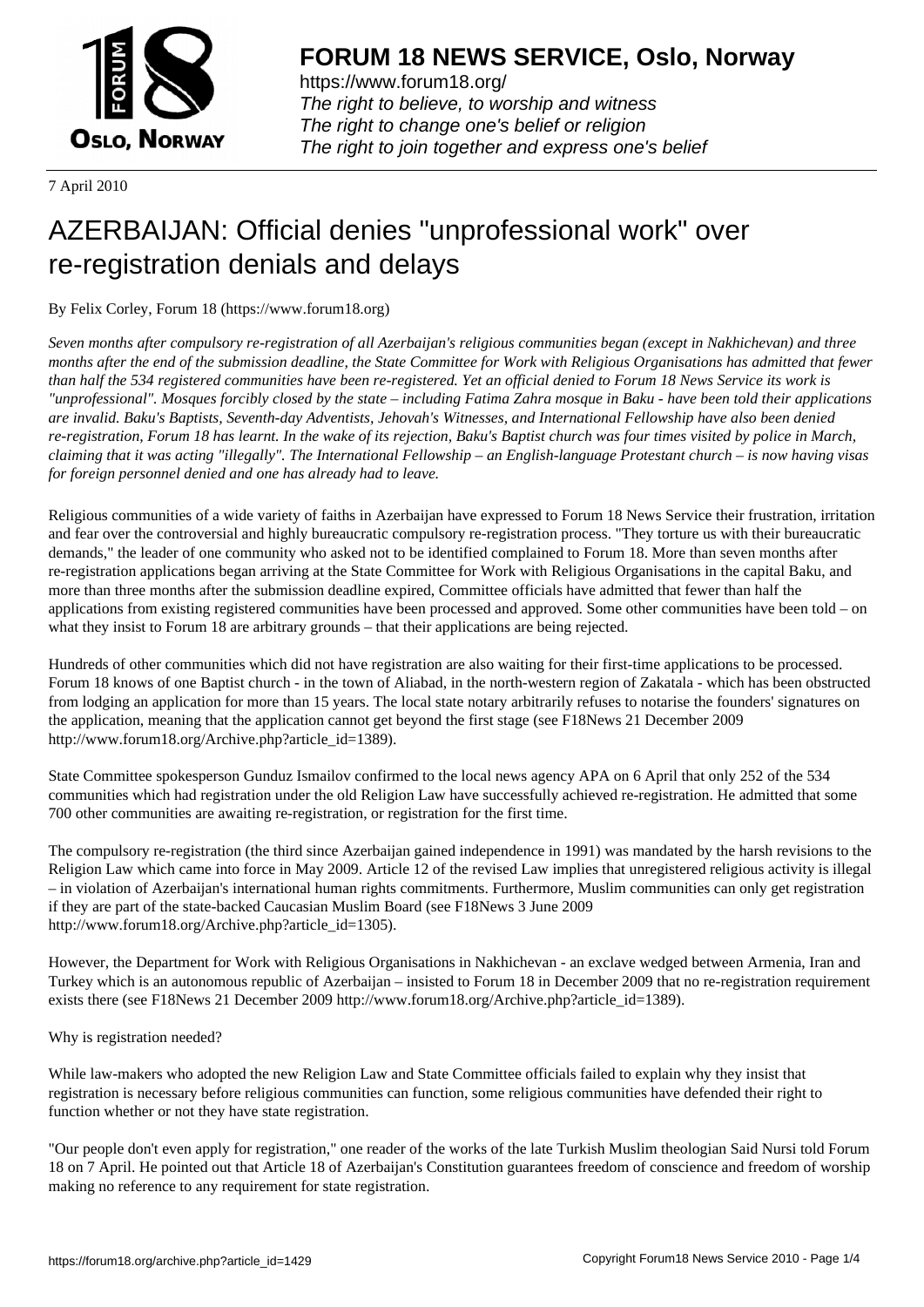http://www.forum18.org/Archive.php?article\_id=1414).

Taking a similar stance are members of the Council of Churches Baptists in Azerbaijan. Like their counterparts elsewhere, they reject state registration in principle, arguing that it leads to state interference in their internal church life.

State Committee official denies "unprofessional work"

The official who on 7 April answered Ismailov's telephone at the State Committee – who would not give his name – dismissed suggestions that the failure to re-register more than half the registered religious communities over a seven month period was the fault of State Committee officials. "It is not a question of our unprofessional work," he insisted to Forum 18. "We've had lots of work to do and so many applications came in."

The official denied the frequent complaint from religious communities that lots of bureaucracy was involved in lodging applications. "Anyone who lodges an application will get re-registration." Asked in particular why the Baptist church in Aliabad has been trying to register in vain for more than 15 years, the official put the phone down.

Despite widespread dissatisfaction among religious communities, Forum 18 has found that few of them are prepared to voice their concerns on the record for fear of jeopardising their chances – however slim - of achieving re-registration. Without re-registration, communities would be at risk of police raids and other harassment.

Refusals to consider re-registration applications

State Committee officials have told some religious communities bluntly that their re-registration applications will not be considered. These include the communities of mosques closed and confiscated by the authorities in 2008 and 2009, such as the Fatima Zahra mosque in Baku's Yeni Guneshli district and the Juma Mosque in Shahsevenler district of Azerbaijan's second city Gyanja [Gäncä], the only Sunni Muslim mosque in the city.

The Fatima Zahra mosque, the only mosque for a residential district of some 70,000 people, was closed by police in summer 2009 and is threatened with demolition (see F18News 26 January 2010 http://www.forum18.org/Archive.php?article\_id=1398).

Tofig Razizade, leader of the Fatima Zahra mosque community, told Forum 18 that it lodged its re-registration application in November 2009 after the enforced closure. However, the State Committee responded in February 2010 that the application is invalid and will depend on the outcome of a Supreme Court hearing over the building's possible demolition, now due to take place on 14 April.

"We're not a new community – we were registered in 1995 and re-registered in 1997," Razizade told Forum 18 from Baku on 6 April. "We didn't get re-registration in 2002 only because the State Committee objected to the name of the mosque. We have a letter of recommendation from Sheikh-ul-Islam Pashazade from the Muslim Board. We told the State Committee that we don't want anything from them except to be allowed to pray."

Vidadi Abbasov of the Sunni Muslim community in Gyanja told Forum 18 that in the wake of the closure of their mosque by the authorities during the Muslim holy month of Ramadan in September 2009, it was told it cannot lodge a re-registration application. The community lodged an application before its enforced closure, but officials insist this is not valid (see F18News 18 September 2009 http://www.forum18.org/Archive.php?article\_id=1350).

"All we want is to be allowed to reopen our mosque or to be given a new mosque to pray in," Abbasov told Forum 18 from Gyanja on 7 April. He insists that the current registration under the old Religion Law has not been annulled through the courts.

Also rejected outright with no explanation was the re-registration application of the Baku International Fellowship, an English-language Protestant community largely made up of expatriates. The Fellowship gained registration only with difficulty in April 2003 (see F18News 1 November 2005 http://www.forum18.org/Archive.php?article\_id=680).

David Fortune, the Fellowship's Canadian pastor, notes that the re-registration application was submitted before the 1 January 2010 deadline. "We continue to try and submit our application," he told Forum 18 from Baku on 7 April. Fortune points to the knock-on effect on the congregation, with the Migration Department now rejecting visas for its foreign staff. One staff member has already had to leave Azerbaijan this year.

"The only reason given for this rejection was that we had 'no basis for being in the country'," Fortune told Forum 18. "We don't understand this since we still have the old registration. Someone at the Migration Department said that they were still giving visa for religious workers but they could not comment on a specific case such as ours." The State Committee has refused to help church members resolve the visa problem with the Migration Department.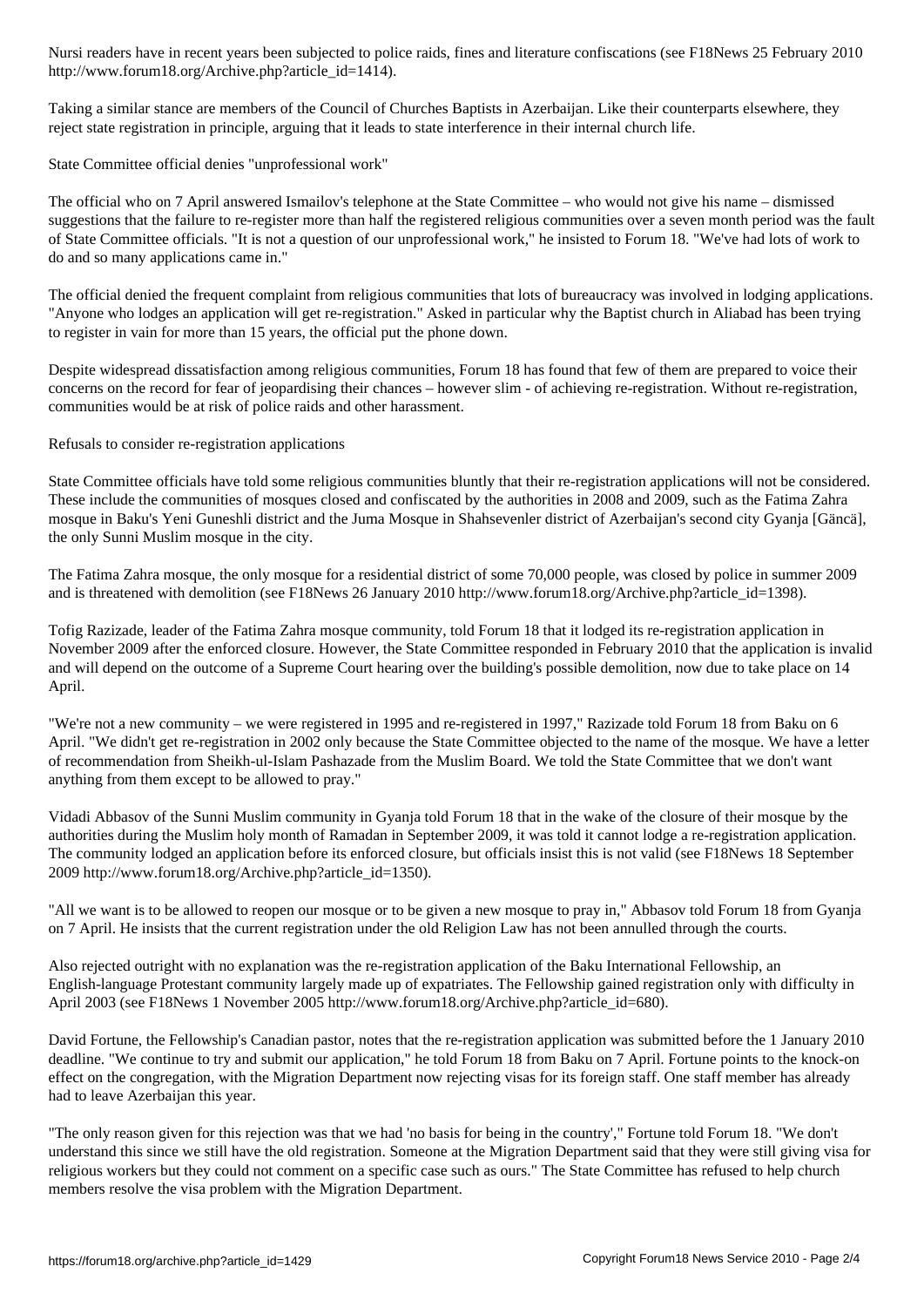Three other religious communities publicly identified by Ismailov of the State Committee in his 6 April interview as having been denied re-registration are the Baku Baptist congregation, the Baku Seventh-day Adventist congregation and the Baku Jehovah's Witness congregation. Baptist and Adventist congregations have existed in Baku for more than a century, though Jehovah's Witnesses have worshipped there only more recently.

The State Committee wrote to Baku's Baptist congregation on 19 February, though the letter only arrived on 19 March, the head of the Baptist Union Ilya Zenchenko told Forum 18 from Baku on 6 April. The letter told the church that its application was being refused as only two of the original ten legal founders of the community were the same and that the community had added the word "Church" to its official name.

"Some of the people who were the official founders a decade ago are now old and unwell and we want to include younger active people," Pastor Zenchenko explained to Forum 18. "We're not an organisation of ten people but a church." He complained that the State Committee never warned the church that it had to use the same founders as before, a complaint Forum 18 has heard from a number of other faiths.

Pastor Zenchenko insisted to Forum 18 that he still believes the problems can be resolved and the State Committee will register the congregation. However, he points out that in March, their church was visited by police from Narimanov District's 16th police station four times. "They insisted that we were acting illegally because we had not been re-registered," Zenchenko told Forum 18. "They're supposed to be guardians of the law, but we had to explain that until a court liquidates us our registration remains valid."

Forum 18 has also learnt that the State Committee wrote a similar rejection letter to Baku's Adventist church on 19 February, though the church did not receive it until 1 April. Committee officials told the Adventists that now their application has been rejected it will have to apply for registration as a new community. Forum 18 understands that the community will apply for registration as a new community.

Jehovah's Witnesses confirmed to Forum 18 that the State Committee had written regarding the fact that their Baku community could not be re-registered because of allegedly technical problems in the application. "But this doesn't mean that we're automatically deregistered – it wasn't a final decision. We're still in negotiation with the State Committee," Jehovah's Witnesses told Forum 18 on 7 April. They point out that a court order to liquidate a religious community is needed before the existing legal status is removed.

## Who has got re-registration?

While the Muslim Board was the first to be re-registered, the Russian Orthodox diocese was second. Others among the 252 communities which had gained re-registration by 6 April were mosques, Baku's Hare Krishna community, six different Jewish communities, two Molokan communities (in Baku and Sumgait) and Baku's New Life Protestant church.

In addition to the 252 re-registered communities, Baku's Baha'i community told Forum 18 on 7 April that it had just been told it can come to collect its re-registration certificate from the State Committee on 8 April.

## Many others still wait

Forum 18 has learnt that many mosques, almost all the other currently registered Christian communities, as well as communities of other faiths, are still waiting for a response to their re-registration applications. "We applied for re-registration back in September 2009 as one of the first," the leader of one community who asked not to be identified told Forum 18 on 7 April. "When we go to ask they say there are more than 700 others waiting, so you'll have to wait some more. But how can this be when we were among the first to apply?"

Pastor Rasim Hasanov, who heads the Evangelical Alliance, which brings together many Protestant congregations, complains that the only Protestant church to have achieved re-registration is New Life Church. "Many others have presented their applications," he told Forum 18 from Baku on 7 April. "What our Evangelical Alliance wants is for all Christian churches to be granted registration by the government and receive their certificate, and to be able to freely worship our God."

Pastor Hasanov's own church - the Temple of the Lord, an Assemblies of God congregation – has been seeking registration in vain since 2006 (see F18News 6 November 2008 http://www.forum18.org/Archive.php?article\_id=1214).

Among Christian communities, Pastor Zenchenko of the Baptist Union said it is still waiting to receive any response over its communities in Sumgait and Gyanja, as is the Adventist church over its congregation in Gyanja. Baku's Catholic parish and Lutheran congregation are likewise still waiting for re-registration, as is the one currently registered Georgian Orthodox parish in Gakh in north-western Azerbaijan near the border with Georgia.

The head of Azerbaijan's Catholic community, Fr Vladimir Fekete, told Forum 18 from Baku on 7 April that earlier that day his